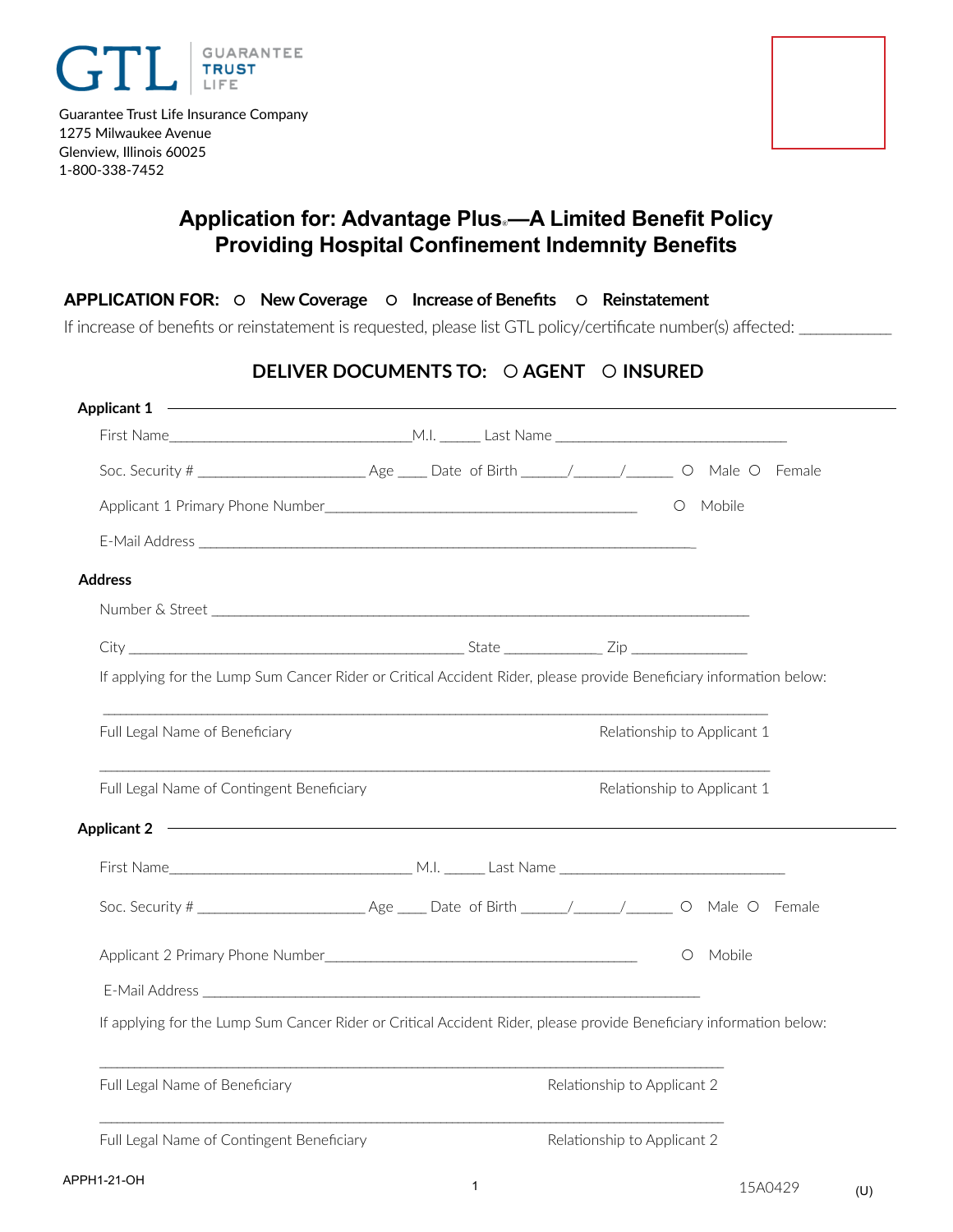### **Pre-Qualification, Medical Information & Exclusions**

If any answer to questions 1 through 5 is Yes, you are not eligible for coverage.

**IF EITHER APPLICANT IS BETWEEN THE AGES OF 64 1/2 and 65 1/2, AS OF THE DATE OF THIS APPLICATION, SKIP QUESTIONS 1 THROUGH 5 UNDER THE ADVANTAGE PLUS LIMITED BENEFIT HOSPITAL CONFINEMENT INDEMNITY POLICY SECTION OF THIS APPLICATION.**

*NOTE: Pre-existing Condition limitations apply without regard to answering questions 1 through 5 under the Advantage Plus Limited Benefit Hospital Confinement Indemnity Policy section of this Application.*

|    | Advantage Plus Limited Benefit Hospital Confinement Indemnity Policy                                                                                                                                                                                                                                                                                              |                    |                    |
|----|-------------------------------------------------------------------------------------------------------------------------------------------------------------------------------------------------------------------------------------------------------------------------------------------------------------------------------------------------------------------|--------------------|--------------------|
|    |                                                                                                                                                                                                                                                                                                                                                                   | <b>Applicant 1</b> | <b>Applicant 2</b> |
|    | 1. In the past 3 months has either Applicant been confined as an inpatient to a hospital or<br>nursing home or received any home health care services?                                                                                                                                                                                                            | OYes ONo           | OYes ONo           |
| 2. | In the past 12 months has either Applicant had, been treated for or been diagnosed<br>by a medical professional as having a heart attack, congestive heart failure, stroke,<br>Transient Ischemic Attack (TIA), heart surgery/bypass, Peripheral Vascular Disease,<br>malignant melanoma or cancer (other than skin cancer)?                                      | OYes ONo           | OYes ONo           |
| 3. | In the past 12 months has either Applicant had, been treated for or been diagnosed by<br>a medical professional as having Chronic Obstructive Pulmonary/Lung Disease (COPD/<br>COLD), emphysema, chronic bronchitis, diabetes treated with insulin, dementia,<br>Alzheimer's disease, or chronic liver or chronic kidney disease?                                 | OYes ONo           | OYes ONo           |
| 4. | In the past 12 months has either Applicant been advised by a medical professional to<br>have surgery which will require an inpatient stay but have not yet done so?                                                                                                                                                                                               | OYes ONo           | OYes ONo           |
| 5. | Has either Applicant ever been treated for or been diagnosed by a medical professional<br>as having Acquired Immune Deficiency Syndrome (AIDS), AIDS Related Complex (ARC)<br>or Human Immunodeficiency Virus (HIV) infection?                                                                                                                                    | OYes ONo           | OYes ONo           |
|    | Lump Sum Cancer Rider (To be completed if applying for Lump Sum Cancer Rider)<br>If any answer to questions 1 through 3 is Yes, you are not eligible for this rider.                                                                                                                                                                                              |                    |                    |
|    | 1. In the past 5 years has any person to be insured had, been diagnosed as having, or been<br>treated by a medical professional for:                                                                                                                                                                                                                              | <b>Applicant 1</b> | <b>Applicant 2</b> |
|    | a. Chronic Obstructive Pulmonary/Lung Disease (COPD/COLD), emphysema or<br>chronic bronchitis requiring the use of two or more medications?                                                                                                                                                                                                                       | OYes ONo           | OYes ONo           |
|    | Leukemia, Hodgkin's Disease, lymphoma, malignant melanoma, sarcoma, or any<br>b.<br>internal cancer, or had radiation or chemotherapy for any of these conditions or<br>a pre-leukemic condition or a pre-malignant condition?                                                                                                                                    | OYes ONo           | OYes ONo           |
| 2. | In the past 5 years, has any person to be insured had, been diagnosed as having, received<br>medication for, or been treated by a physician or an appropriately licensed clinical<br>professional acting within the scope of his/her license for Human Immunodeficiency Virus<br>(HIV), Acquired Immune Deficiency Syndrome (AIDS) or AIDS Related Complex (ARC)? | OYes ONo           | OYes ONo           |
| 3. | Within the past 24 months, has any person to be insured:                                                                                                                                                                                                                                                                                                          |                    |                    |
|    | Been advised by a medical professional that a diagnostic test was needed or had<br>a.<br>any abnormal diagnostic test results? (Except for AIDS, ARC or HIV)                                                                                                                                                                                                      | OYes ONo           | OYes ONo           |
|    | b. Had a symptom or abnormality that would cause a person to seek medical<br>attention or advice?                                                                                                                                                                                                                                                                 | OYes ONo           | OYes ONo           |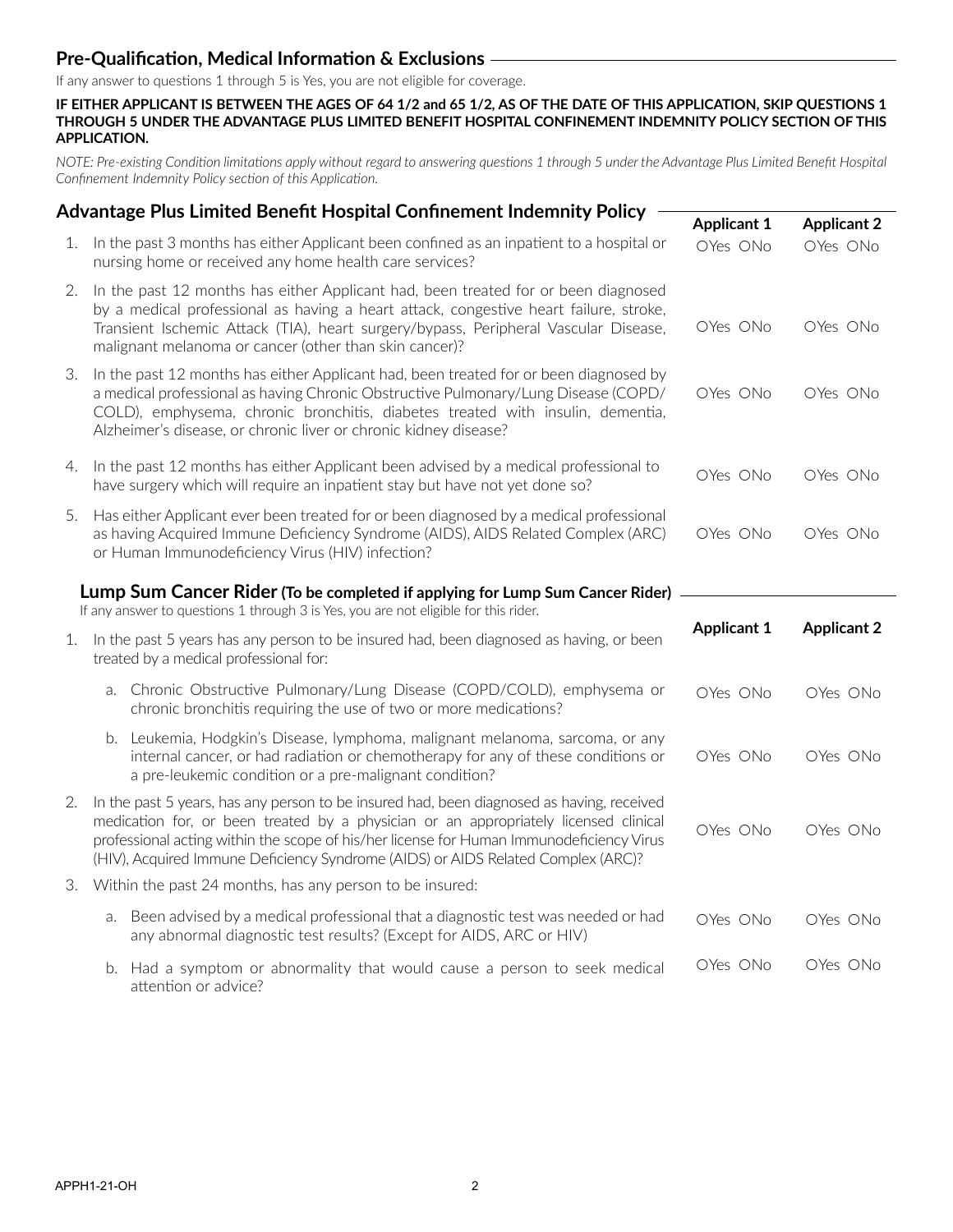| <b>Plan Selection and Payment Information</b><br>Daily Hospital Confinement                                                                                      |                                                                                                                                                           | <b>Applicant 1</b>                              | <b>Applicant 2</b>                                                                                                                        |
|------------------------------------------------------------------------------------------------------------------------------------------------------------------|-----------------------------------------------------------------------------------------------------------------------------------------------------------|-------------------------------------------------|-------------------------------------------------------------------------------------------------------------------------------------------|
| Choose an amount in \$10 increments                                                                                                                              |                                                                                                                                                           |                                                 |                                                                                                                                           |
| Daily Benefit for a 1 day plan from \$1,000 to \$2,500<br>Daily Benefit for a 3, 4, 5, 6, 7, 8, 9, 10 or 15 day plan<br>from \$100 to \$750                      |                                                                                                                                                           | <b>Benefit Amount</b><br>Per Day<br>01 03 04 05 | <b>Benefit Amount</b><br>Per Day<br>01 03 04 05                                                                                           |
| Select number of Benefit Period Days                                                                                                                             | O 10 O 15                                                                                                                                                 | 06 07 08 09                                     | 06 07 08 09<br>O 10 O 15                                                                                                                  |
| <b>Optional Riders</b>                                                                                                                                           |                                                                                                                                                           |                                                 |                                                                                                                                           |
|                                                                                                                                                                  | <b>Applicant 1</b>                                                                                                                                        |                                                 | <b>Applicant 2</b>                                                                                                                        |
| Ambulance Service Benefit Rider<br>(Maximum Issue Age is 80)                                                                                                     | $\circ$ \$50 $\circ$ \$100 $\circ$ \$150 $\circ$ \$200<br>$\circ$ \$250 $\circ$ \$300 $\circ$ \$350 $\circ$ \$400<br>Benefit Amount per Ambulance Service |                                                 | $0$ \$50 $0$ \$100 $0$ \$150 $0$ \$200<br>$\circ$ \$250 $\circ$ \$300 $\circ$ \$350 $\circ$ \$400<br>Benefit Amount per Ambulance Service |
| Outpatient Therapy Rider<br>▶<br>(Choose Calendar Year Benefit of 15 or 30<br>Days) \$50/Day Outpatient Therapy \$50/<br>Day Chiropractic care/5 Visits per Year | O 15 Days<br>O 30 Days<br><b>or</b>                                                                                                                       | O 15 Days                                       | O 30 Days<br>or                                                                                                                           |
| Skilled Nursing Facility Benefit Rider<br>(Choose one Option and choose an amount<br>in \$10 Increments from $$100$ to \$220)                                    |                                                                                                                                                           |                                                 |                                                                                                                                           |
| Option 1: Benefits payable from<br>Day 1 through 50<br><b>OR</b>                                                                                                 | O                                                                                                                                                         |                                                 | O                                                                                                                                         |
| Option 2: Benefits payable from<br>Day 21 through 100                                                                                                            | $\bigcirc$                                                                                                                                                |                                                 | ◯                                                                                                                                         |
| Lump Sum Cancer Benefit Rider (Includes<br>\$500 Basal Cell/Squamous Cell Skin<br>Carcinoma benefit and 25% Cancer In-<br>Situ Benefit)                          | $O$ \$2,500<br>$O$ \$5,000<br>$O$ \$7,500<br>$\circ$ \$10,000 $\circ$ \$15,000 $\circ$ \$20,000<br>O With 100% Recurrence Benefit                         | $O$ \$2,500                                     | $O$ \$5,000<br>O \$7,500<br>$\circ$ \$10,000 $\circ$ \$15,000<br>$O$ \$20,000<br>O With 100% Recurrence Benefit                           |
| Critical Accident Benefit Rider                                                                                                                                  | O \$5,000 O \$10,000                                                                                                                                      | O \$5,000 O \$10,000                            |                                                                                                                                           |
| Lump Sum Hospital Benefit Rider (Not<br>available if the 1 Day Benefit Period is<br>chosen.)                                                                     | $\circ$ \$250 $\circ$ \$500 $\circ$ \$750                                                                                                                 |                                                 | $\circ$ \$250 $\circ$ \$500 $\circ$ \$750                                                                                                 |
| Outpatient Surgical Benefit Rider                                                                                                                                | $\circ$ \$250 $\circ$ \$500 $\circ$ \$750 $\circ$ \$1,000 $\circ$ \$250 $\circ$ \$500 $\circ$ \$750 $\circ$ \$1,000                                       |                                                 |                                                                                                                                           |
| Dental and Vision Benefit Rider                                                                                                                                  | $0$ \$400 $0$ \$800 $0$ \$1,200                                                                                                                           |                                                 | $\circ$ \$400 $\circ$ \$800 $\circ$ \$1,200                                                                                               |
| Total Annual Premium Advantage Plus:                                                                                                                             | $\frac{1}{2}$                                                                                                                                             |                                                 | $\frac{4}{5}$                                                                                                                             |
| <b>Choose Premium Payment Mode -</b>                                                                                                                             |                                                                                                                                                           |                                                 |                                                                                                                                           |
| <b>Premium Mode:</b>                                                                                                                                             | <b>Premiums</b>                                                                                                                                           |                                                 |                                                                                                                                           |
| O Monthly Bank Draft (.084)<br>O Quarterly (.265)<br>O Semi-Annual (.520)<br>O Annual                                                                            |                                                                                                                                                           |                                                 | Applicant 1 Total Premium: \$ _________________                                                                                           |
|                                                                                                                                                                  |                                                                                                                                                           |                                                 | Applicant 1 Annual Policy Fee: \$                                                                                                         |
| Please Choose a Draft Option:                                                                                                                                    |                                                                                                                                                           |                                                 |                                                                                                                                           |
| Requested Draft Day: 1st-28th ______                                                                                                                             |                                                                                                                                                           |                                                 |                                                                                                                                           |
| OR O 2nd Wednesday O 3rd Wednesday O 4 <sup>th</sup> Wednesday                                                                                                   |                                                                                                                                                           | Total Premium: \$                               | Applicant 2 Annual Policy Fee: \$                                                                                                         |

*(Requested Effective Date cannot be prior to the Application Date. If no Effective Date is requested, the policy will be effective on the date approved by underwriting.)*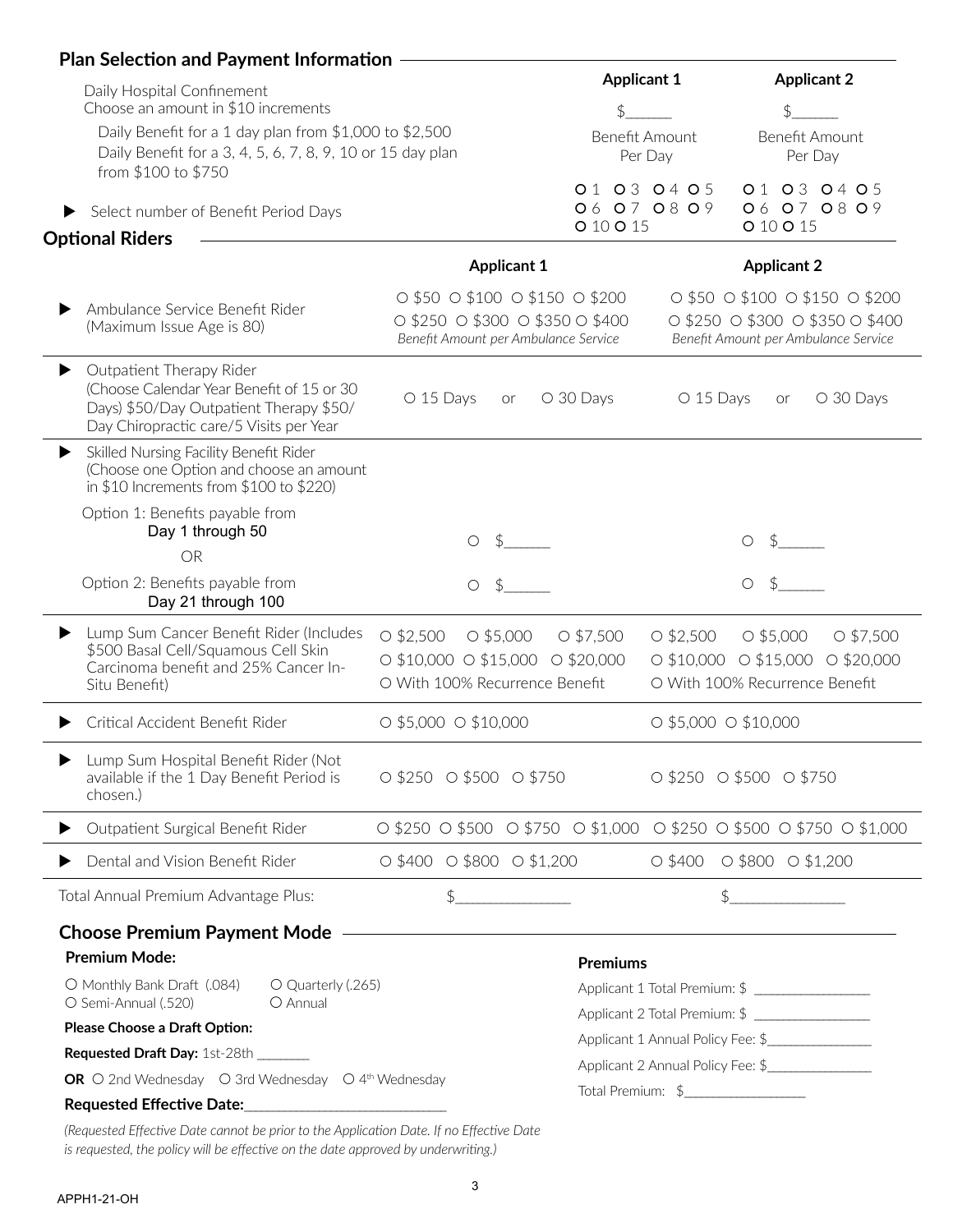| Applicant(s) Coverage Information                                                                                      |                    |                    |
|------------------------------------------------------------------------------------------------------------------------|--------------------|--------------------|
|                                                                                                                        | <b>Applicant 1</b> | <b>Applicant 2</b> |
| Will this policy replace any existing insurance with any company? If Yes, please list below:                           |                    |                    |
| The company, type(s) of insurance and policy number(s). Please submit a Replacement<br>Form if required in your state. | OYes ONo           | OYes ONo           |
| If "Yes", with which company? (Applicant 1)                                                                            |                    |                    |
| If "Yes", with which company? (Applicant 2)                                                                            |                    |                    |
|                                                                                                                        |                    |                    |

### **Acknowledgements**

### THIS IS A SUPPLEMENT TO HEALTH INSURANCE AND IS NOT A SUBSTITUTE FOR MAJOR MEDICAL COVERAGE. LACK OF MAJOR MEDICAL COVERAGE (OR OTHER MINIMUM ESSENTIAL COVERAGE) MAY RESULT IN AN ADDITIONAL PAYMENT WITH YOUR TAXES.

#### Applicant Acknowledgements

I hereby apply to Guarantee Trust Life Insurance Company ('GTL') for a policy to be issued in reliance on my answers to the questions in this application for insurance coverage ("Application"). I have read or had read to me the completed Application and I represent that all statements made in this Application and all answers to the medical questions contained in the Application are full, complete and true, to the best of my knowledge and belief. I understand that innocent, negligent or fraudulent (i) omissions, (ii) misrepresentations or (iii) misstatements could result in a reduction of benefits or denial of an otherwise valid claim, or rescission of the insurance coverage. No agent or other representative of GTL has required, permitted, or encouraged me to answer any question inaccurately or waived any conditions of this Application. I acknowledge I have received or will receive the following in conjunction with my Application: (1) the Outline of Coverage, (2) Notice of Privacy Practices, and (3) *A Guide to Health Insurance for People with Medicare* and the Medicare Duplication of Benefits Disclosure, if eligible for Medicare.

#### Electronic Transactions, Electronic Signatures, Policy Fulfillment and Communications

This Application may be completed by electronic device or telephonic means. I acknowledge GTL or its agent has verified my identity in accordance with any applicable federal or state law and that if this Application is completed by electronic means, I have provided my consent and authorization to complete an electronic transaction to apply for this coverage. My electronic signature is legally binding, and has the same effect as if I had physically signed this Application. If this Application is completed by telephonic means, I authorize GTL or its agent to accept my voice signature response as having the same effect as if I had physically signed this Application. I agree that I may receive my Policy and other GTL communications electronically. I also acknowledge receipt of the Electronic Delivery and Communications Disclosure, which describes the requirements for Electronic Policy Fulfillment and Communications, as well as my right to opt-out of Electronic Policy Fulfillment and Communications and receive a paper copy of my Policy free of charge.

**Fraud Notice: Any person who, with intent to defraud or knowing that he is facilitating a fraud against an insurer, submits an application or files a claim containing a false or deceptive statement is guilty of insurance fraud.**

### **A**pplicant Signature Section

| <b>Applicant 1 Signature:</b>                                                    |              |  |
|----------------------------------------------------------------------------------|--------------|--|
| Signed at: City and State:                                                       | <b>Date:</b> |  |
| Applicant 2/Spouse Signature: (if applicable) __________________________________ |              |  |
| Signed at: City and State:                                                       | Date:        |  |
|                                                                                  |              |  |

#### Agent's Statement

I certify that I have accurately recorded the information supplied by the Applicant(s). I am not aware of any additional information which may have a bearing on the insurability of anyone proposed for insurance on this application and any supplement to it. I have advised the applicant(s) not to withhold any information relative to this application and its questions. I have advised the applicant(s) to review the application for completeness and accuracy and that no coverage is in effect until they are notified in writing by Guarantee Trust Life Insurance Company.

| Agent's Signature, if applicable |                                   | Secondary Agent's Signature, if applicable |                                   |  |
|----------------------------------|-----------------------------------|--------------------------------------------|-----------------------------------|--|
| Agent's Name (please print)      |                                   | Agent's Name (please print)                |                                   |  |
| Agent Code                       | Commissions Split (if applicable) | Agent Code                                 | Commissions Split (if applicable) |  |
| Agent's E-mail Address           |                                   | Agent's E-mail Address                     |                                   |  |